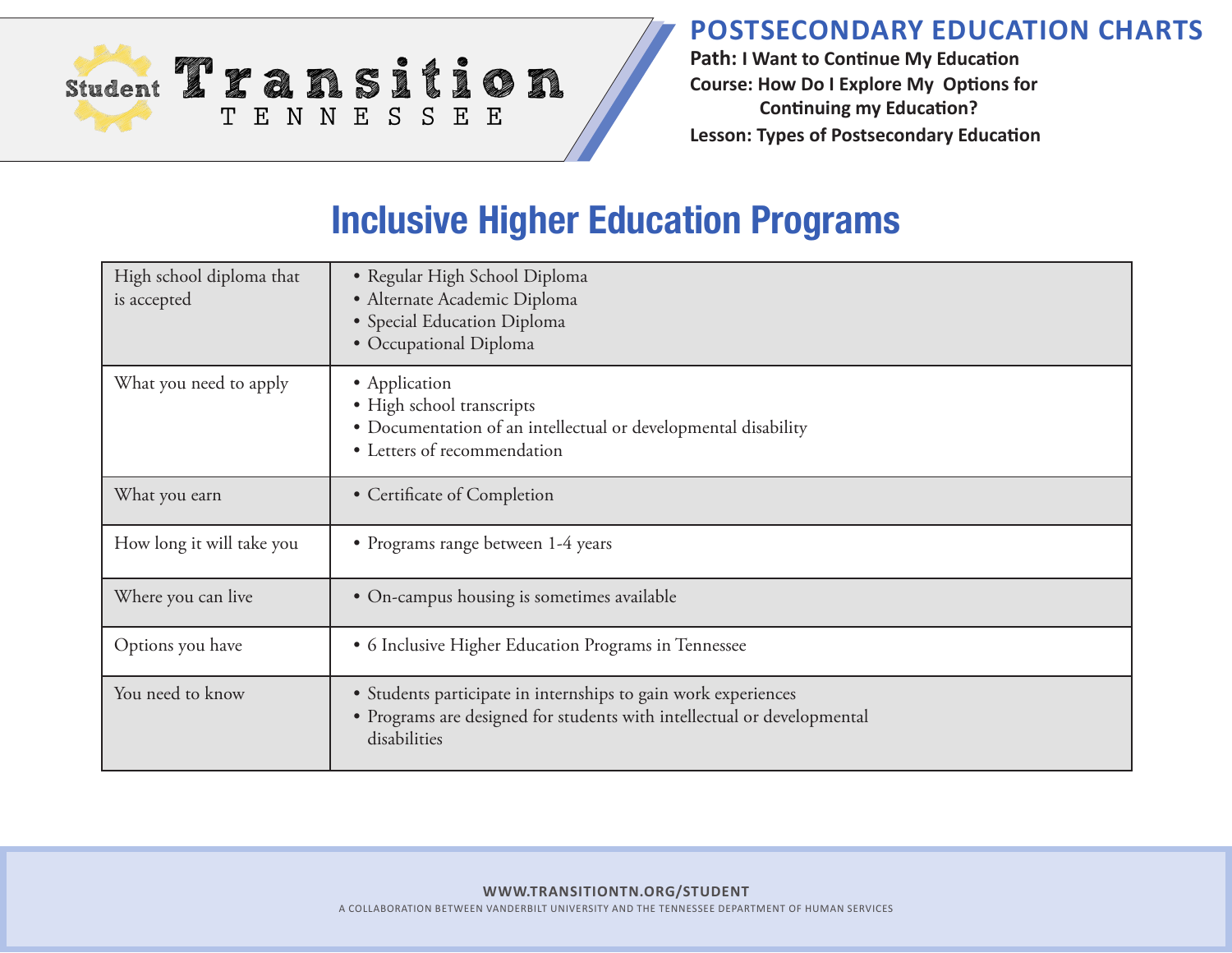**Path: I Want to Continue My Education Course: How Do I Explore My Options for Continuing my Education? Lesson: Types of Postsecondary Education**

# **College of Applied Technology**

Student 2 x a n sition

TENNESSEE

| High school diploma that<br>is accepted | • Regular High School Diploma<br>· Alternate Academic Diploma<br>• Special Education Diploma<br>· Occupational Diploma<br>*The type of high school diploma required depends on the degree, career diploma, or certification you are seeking. |
|-----------------------------------------|----------------------------------------------------------------------------------------------------------------------------------------------------------------------------------------------------------------------------------------------|
| What you need to apply                  | • Application<br>• Standardized test scores are sometimes required<br>• High school transcripts                                                                                                                                              |
| What you earn                           | • Certificate<br>• Career Diploma                                                                                                                                                                                                            |
| How long it will take you               | • 1-2 trimesters for Certificate<br>• 3 trimesters for Career Diploma                                                                                                                                                                        |
| Where you can live                      | • On-campus housing is not usually offered                                                                                                                                                                                                   |
| Options you have                        | • 27 Colleges of Applied Technology throughout Tennessee                                                                                                                                                                                     |
| You need to know                        | • Admission is first-come, first serve<br>• You must identify a course of study to be accepted<br>• Some programs do require a regular high school diploma                                                                                   |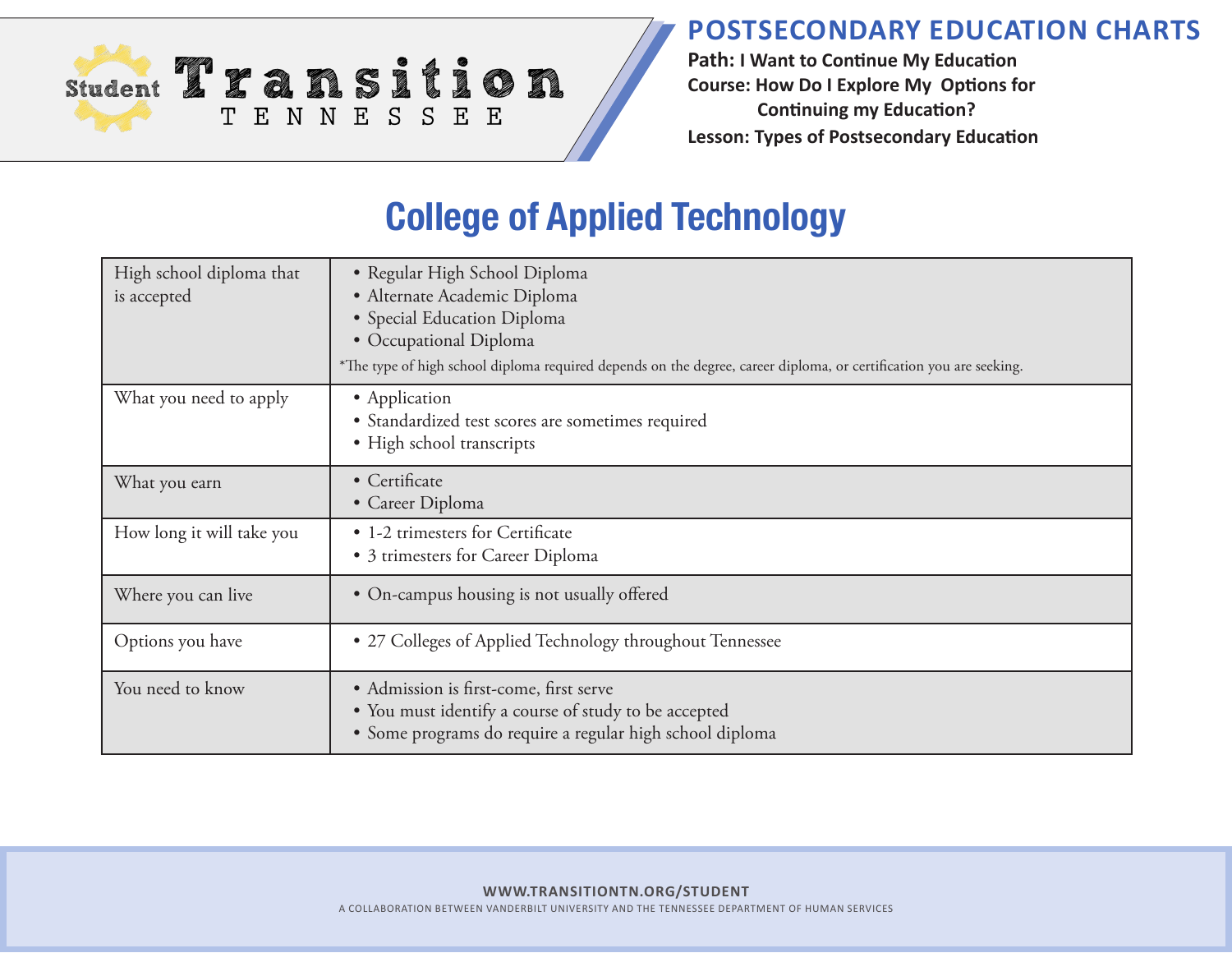

**Path: I Want to Continue My Education Course: How Do I Explore My Options for Continuing my Education? Lesson: Types of Postsecondary Education**

## **Community College**

| High school diploma that<br>is accepted | • Regular High School Diploma<br>· Alternate Academic Diploma<br>• Special Education Diploma<br>• Occupational Diploma<br>*The type of high school diploma required depends on the degree, career diploma, or certification you are seeking. |
|-----------------------------------------|----------------------------------------------------------------------------------------------------------------------------------------------------------------------------------------------------------------------------------------------|
| What you need to apply                  | • Application<br>• Standardized test scores are sometimes required<br>· High school transcripts                                                                                                                                              |
| What you earn                           | • Associate degree<br>• Professional or Technical Certificate                                                                                                                                                                                |
| How long it will take you               | • 2 years for an Associate Degree<br>• 1 year or less for Professional or Technical Certificate                                                                                                                                              |
| Where you can live                      | • On-campus housing is not usually offered                                                                                                                                                                                                   |
| Options you have                        | • 13 Community Colleges throughout Tennessee                                                                                                                                                                                                 |
| You need to know                        | • Most course credits can be transferred to a 4-year college or university                                                                                                                                                                   |